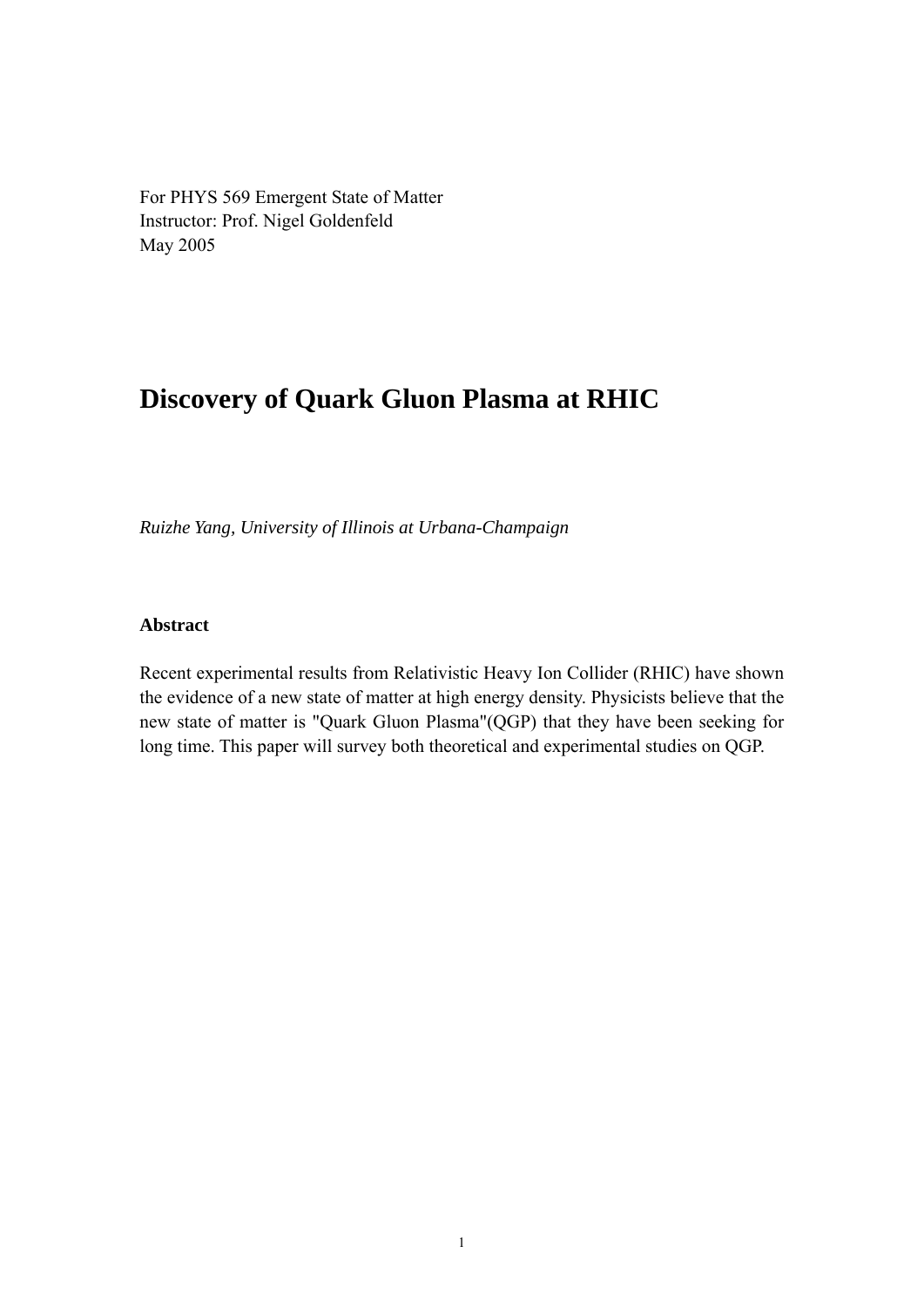#### **1. Introduction to Quark Gluon Plasma (QGP)**

To explore the substructures of protons and neutrons, which along with electrons are the substructure of atoms, a number of precision measurements have been made since 1960s. Among those experiments, deep-inelastic electron scattering experiments at Stanford Linear Accelerator Collider has first shown in 1968 the existence of charged, point-like substructure inside protons and neutrons. These substructures are believed to be the quarks that theorists had proposed in the celebrated quark model [1].

The Quark Gluon Plasma was first proposed by Collins and Perry and others [2] in the 1970s. Their arguments are based on the principle of asymptotic freedom in quantum chromodynamics (QCD). This principle says that the QCD coupling constant falls with increasing momentum transfer  $q^2$  [3]. At low energy density, the interaction is so strong that the observation of deconfined quarks are impossible while at high energy density, the strong coupling constant is small enough so that a new state of matter of deconfined quarks and gluons may be created.

QGP has drawn many interests from physicists for several reasons: First, QGP is predicted by QCD, so the observation of QGP will be an essential test for QCD; Second, QGP is less difficult for QCD calculations. Structure of nuclear matter at low energy density (the QCD "vacuum", a result of spontaneously chiral symmetry breaking at low energy density) is complicated because of strong interaction between the hadronic particles. But at higher energy density, the structure will be relatively simple with weakly interacting quarks and gluons with restoration of chiral symmetry [4]. Third, QGP study has significant impact on cosmology research. QGP must have been created in the early universe, it plays an important role in hadronization process which resulted the formation of protons and neutrons.

On the theoretical side, numerical study of QCD has been proved to be very useful for QGP study which is in the non-perturbative domain. The way lattice QCD works is through the calculation of QCD partition function. Take grand canonical ensemble as an example: the partition function is given by

$$
Z = Tr(e^{-\beta H})
$$
 (1)

by calculating the differentials of lnZ with respect to different variables, we can compute the thermodynamic values. To obtain other expectation values, one can insert the operator into the partition function as

$$
\langle O \rangle = \frac{Tr(Oe^{-\beta H})}{Z} \tag{2}
$$

For lattice QCD, the basic idea are the same, but the computation is much more complicated. To calculate QCD partition function using equation (1), one need to first switch to the path integral representation, and plug in the QCD Lagrangian, then sum over quark fields  $ψ(x, τ)$  and gluon field  $A(x, τ)$  [3]: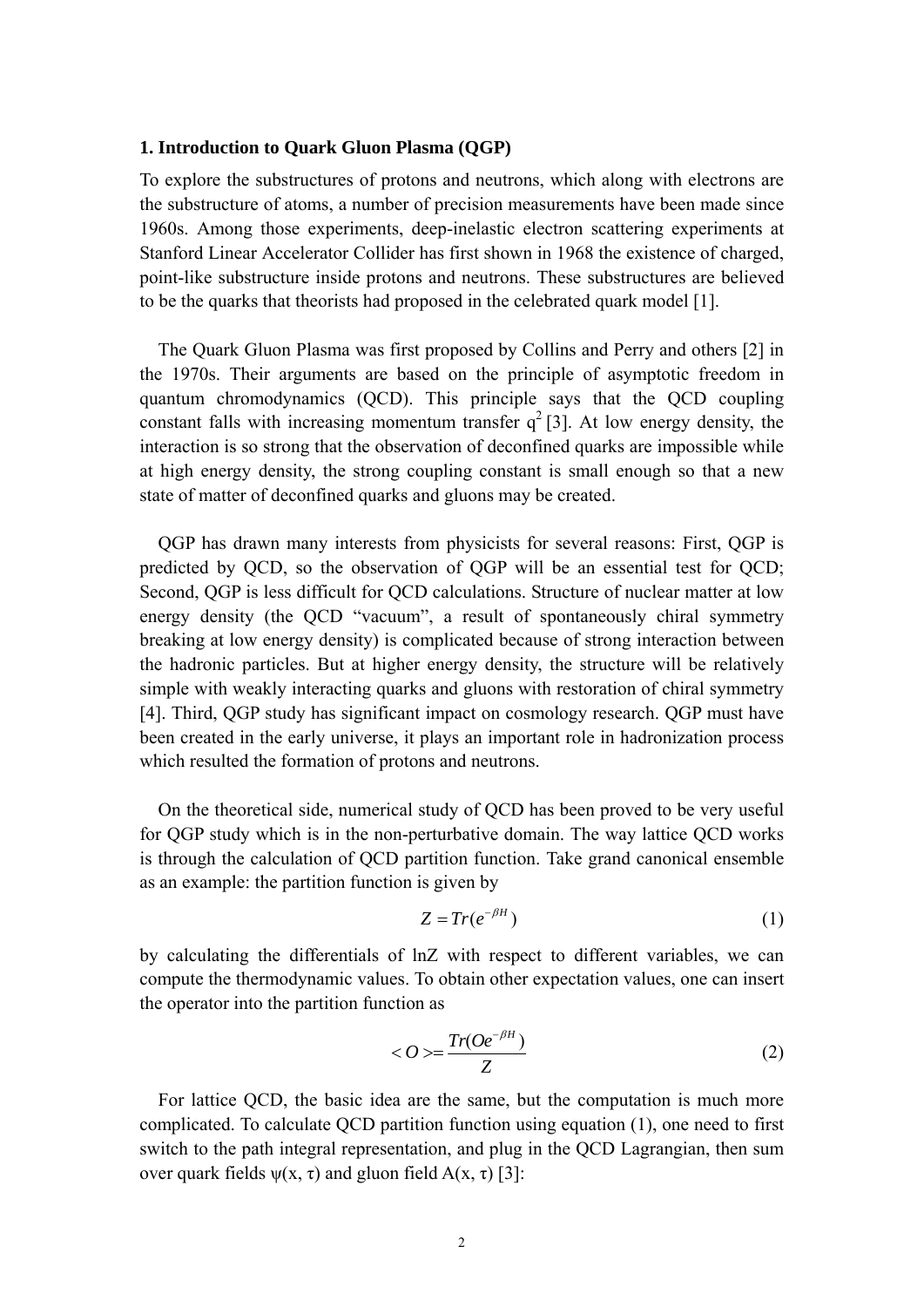$$
Z = \int DA \prod_f D\psi_f D\overline{\psi}_f \exp(-\int_0^{1/T} d\tau \int L d^3x)
$$
 (3)

Here  $\tau$  is the imaginary time, f denotes different flavors of quarks. By dividing space into discrete grids, the functional integral in equation (1) can be numerically computed. However, powerful computing technology is required because lattice QCD involves numerical evaluation of large matrices in the integral in (1). Lattice QCD has been producing useful results for QGP study mainly due to improvements in computer hardware.

Lattice QCD has predicted the transition temperature  $T_c$  for a nuclear matter to become QGP [5]. As shown in Fig.1, there is a rapid increase of the energy density  $(e(T))$  at temperature range 160~190MeV. Note that the energy density suddenly increases by  $\sim$ 10 times through a narrow window near  $T_c$ . The QGP transition energy density is therefore at the order of  $1 \text{GeV}/\text{fm}^3$ . Strictly speaking, the abrupt change in energy density is not necessarily a first order transition because at small baryochemical potential  $(\mu_B)$  it is just a crossover and is a first order transition only at high baryochemical potential [6].



Fig. 1. Figure of  $e(T)/T^4$ ,  $P(T)/T^4$ ,  $s(T)/T^3$  for 3 light flavors of quarks, calculated using lattice QCD. Taken from [8].

A summary of QCD phase diagram provided by lattice QCD is shown in Fig. 2. There can be a first order transition only if  $\mu_B$  is above the critical endpoint. Critical endpoint on the phase boundary predicted by lattice QCD from Fodor is at μ $B~400$ MeV, T~160MeV.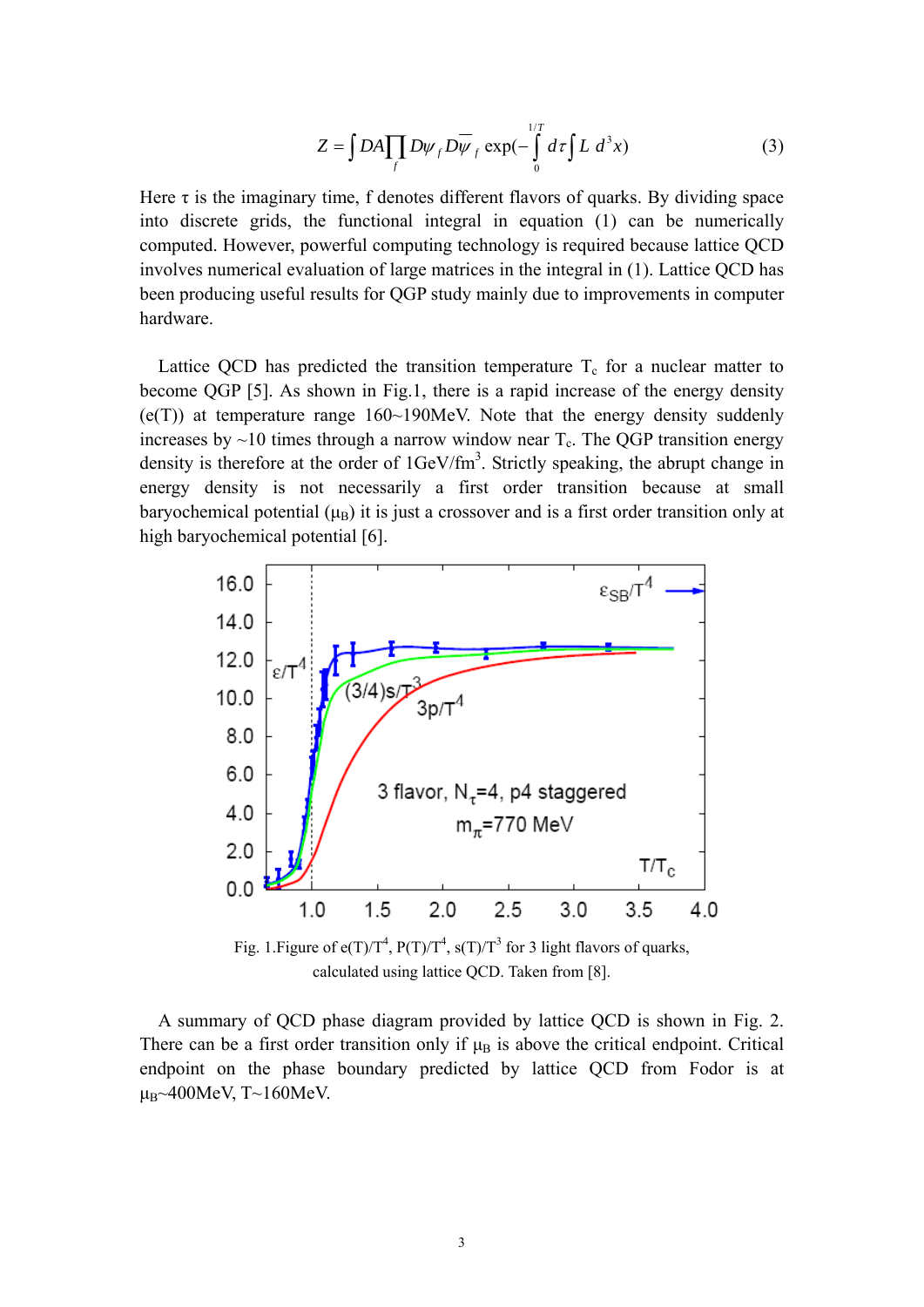

Fig. 2. QGP phase boundary and critical endpoint on the  $(\mu_B, T)$  plane as predicted by lattice QCD (also contained some experimental data which we will discuss later.) Taken from [11].

The change in the energy density is the manifestation of a change in the number of degree of freedom of the system [3]. At high energy density, due to the principle of asymptotic freedom, a naïve model of an ideal gas of hadrons can be applied to the QGP to determine some of its static properties. The energy density of the ideal gas consisted of identical particle is given by:

$$
\varepsilon = \int \frac{d^3 p}{(2\pi)^3} \frac{E}{e^{\beta E} \pm 1} \tag{4}
$$

In (4) E is the energy of one particle; " $\pm$ " indicates Bose or Fermi statistics respectively, however, at high temperature the " $\pm 1$ " part can be neglected. So by evaluating the integral, we can obtain

$$
\varepsilon \propto N T^4 \tag{5}
$$

In which "N" is the degrees of freedom of number of particles. For high energy density state such as quark gluon plasma, it can be estimated as  $\sim$ 50 while for low energy density state such as a pion gas it is only 3 [7]. The difference in numbers of degrees of freedom is because at high energy density, degrees of freedom due to different colors (3 for quarks, 8 for gluons) will be released.

A more precise prediction of number of degrees of freedom comes from lattice QCD calculation. First, the effective number of thermodynamically active degrees of freedom is defined: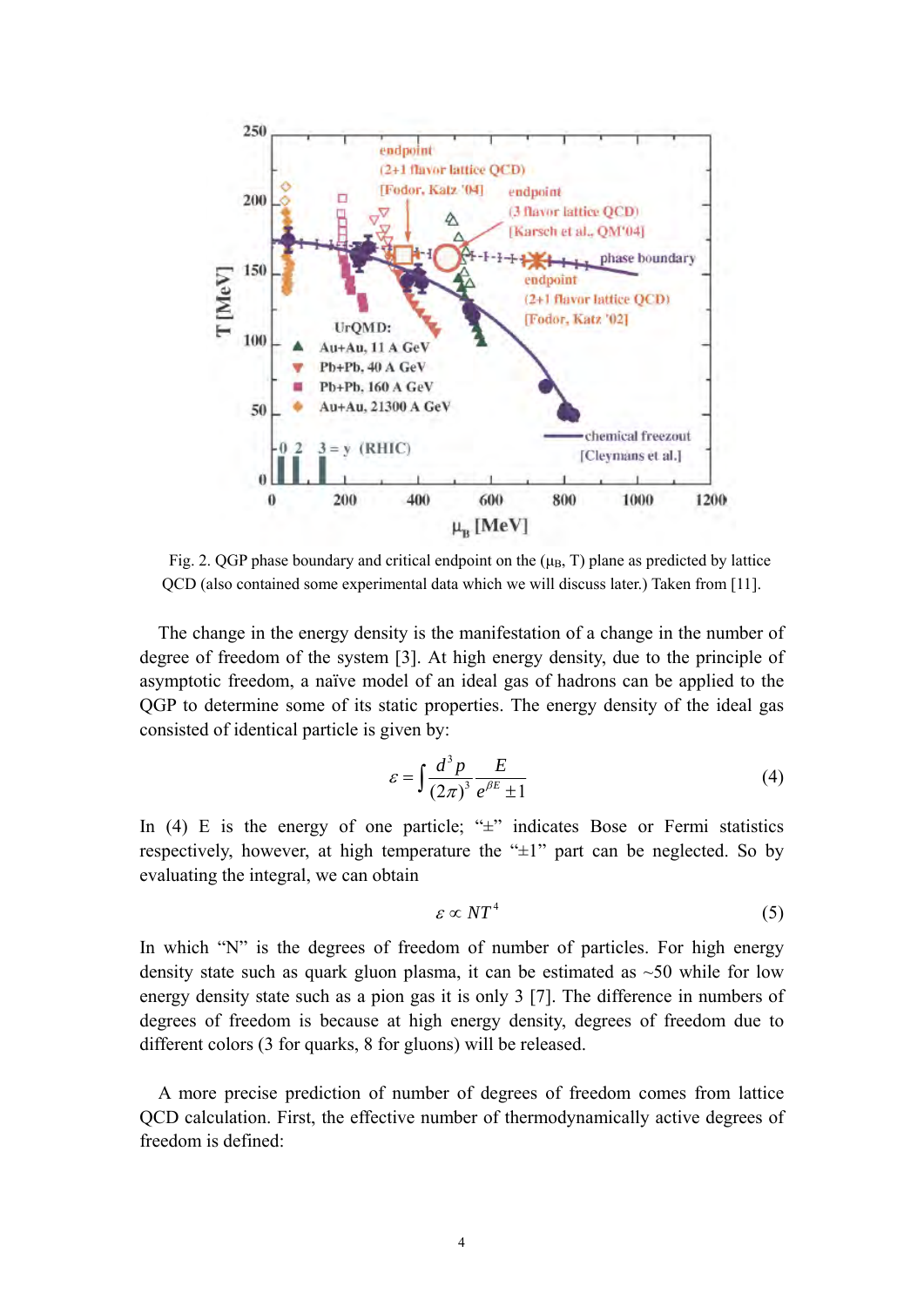$$
\nu(T) = \frac{s(T)}{s_{SB}(T)}\tag{6}
$$

s(T) is calculated entropy density, and  $s_{SB}(T) = \frac{2\pi}{45}T^3$  [3]. The results for s(T) from lattice QCD are shown in Fig. 1.

Since QCD provided us with the equation of state for QGP (energy density e(T) and pressure P(T)), we can predict the speed of sound inside the QGP as shown in Fig. 2. Speeed of sound is defined as:

$$
c_s = \sqrt{\frac{\partial P}{\partial \varepsilon}}\tag{7}
$$

For QGP, since near  $T_c$  there is a sudden change in energy density, speed of sound will be relatively small compare to speed of sound at higher energy density. Lattice QCD calculation results are shown in Fig. 3.



Fig. 3. Lattice QCD predictionSpeed of sound as a function of T. Taken from [5]

#### **2. Experimental observation of QGP at RHIC**

To explore the quark gluon matter formed at high energy density, Relativistic Heavy Ion Collider (RHIC) was built at Brookhaven National Laboratory. RHIC accelerates two beams of gold nuclei, each of them has momentum of 100GeV per nucleon. The achieved energy density is estimated to be about  $15 \text{GeV}/\text{fm}^3$ , which is much greater than  $1 \text{GeV}/\text{fm}^3$  as required for QGP formation from theoretical studies [9][10].

As planned, experiments at RHIC is proceeding through three stages: First, verify that in thermodynamic sense a new form of matter has been created at high energy density; Second, verify that the matter is not just a dense hadronic gas; Third, observation of its major physical properties[3]. By 2005, the first two steps has been completed and the third one is still in progress.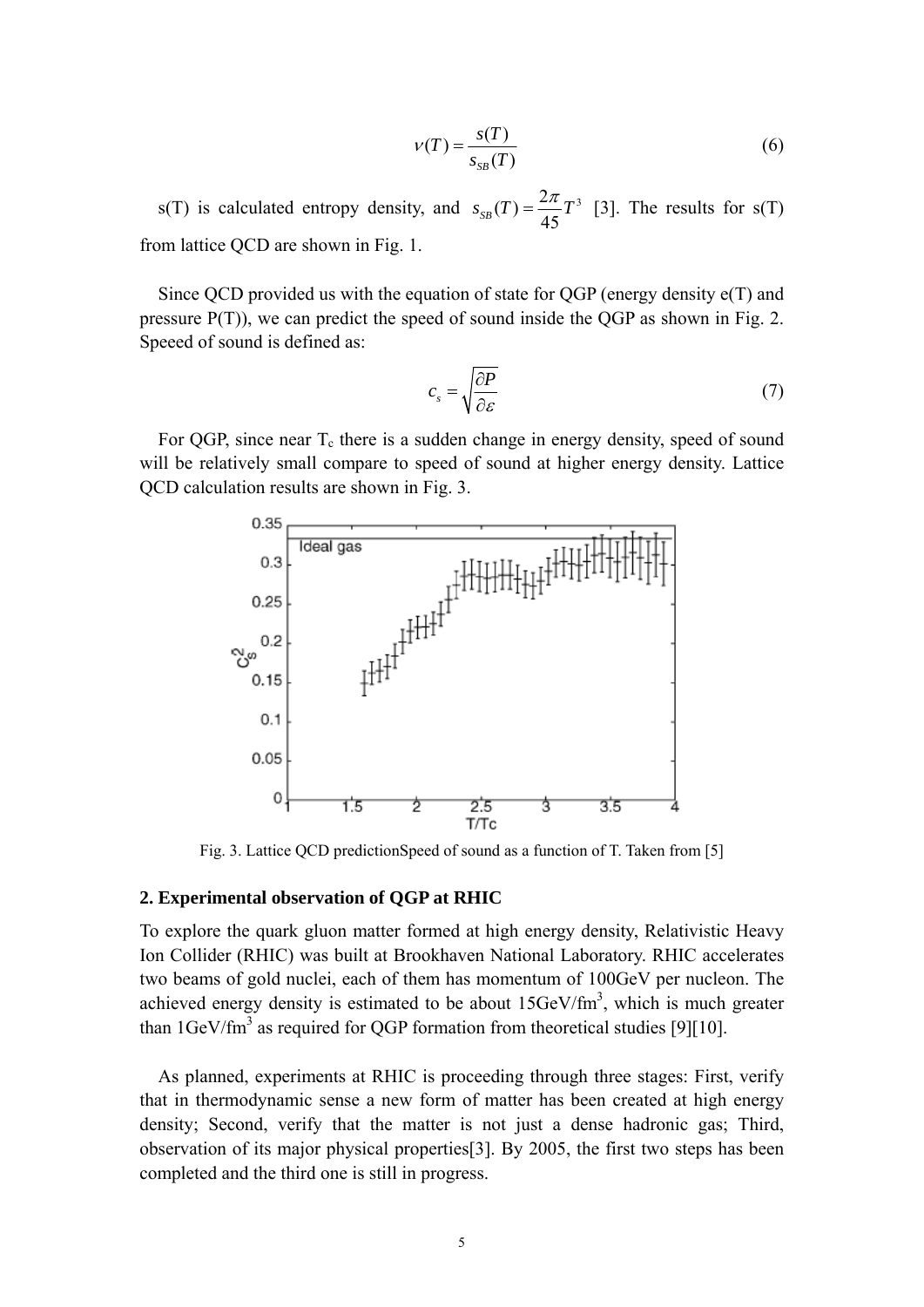There are various signatures for QGP in the relativistic heavy ion collision experiment. Among them, the strongest arguments come from flow observables (elliptic flow) and hard observables (jet quenching), I will briefly cover the elliptic flow here.

The matter discovered at RHIC has demonstrated a collective behavior which is referred as a collective flow [3]. Since in heavy ion collision, we will first squeeze high energy into quark gluon matter, then there will be an outward pressure due to the strong interaction between quarks and gluons. This outward pressure is observed through non-central heavy ion collision experiments at RHIC.

For the non-central heavy-ion collision the overlapping area of two nuclei is not circular, i.e. anisotropic. This anisotropy is an increasing function of interaction between particles [3]. For a non-viscous ideal fluid, Euler equation gives the relation between velocity field and pressure:

$$
\frac{d}{dt}(\varepsilon \vec{v}) = -\nabla P \quad (5)
$$

This equation tells us that the collective flow must be driven by a pressure gradient. The anisotropic pressure gradient can therefore drive an anisotropic flow.

Using hydrodynamic models, theorists have predicted the flow anisotropy. It can be written as:

$$
\frac{dN}{d\phi} = \frac{v_0}{2\pi} + \frac{v_2}{\pi} \cos(2\phi) + \frac{v_4}{\pi} \cos(4\phi) + \dots
$$
 (8)

In (8), the  $v_0$ ,  $v_2$ ,  $v_4$  are parameters characterizing the anisotropy. The second one,  $v_2$ is the largest and is referred to as "elliptic flow" [3]. In the experiments, the azimuthal distribution (dN/dφ) of the final state particles with respect to the reaction plane in each collision at different transverse momentum. Thereafter the data was fit with the function in  $(5)$  to obtain the characteristic parameter  $v_2$ . In Fig. 4, the experimental results on  $v_2$  are compared with theoretical results from the hydrodynamic model. The good agreement at momentum smaller than 1GeV/c for all species of particles between the data and hydrodynamic model implied that hydrodynamic model is relatively successful in interpreting the nature of quark gluon matter at high energy density [9]. This also confirmed that RHIC has reached the "softest point" near  $T_c$ where the speed of sound is at lowest level. The anisotropic flow pattern provided evidence that the resulting hadrons are created from the previously existent deconfined quarks and gluons, or QGP.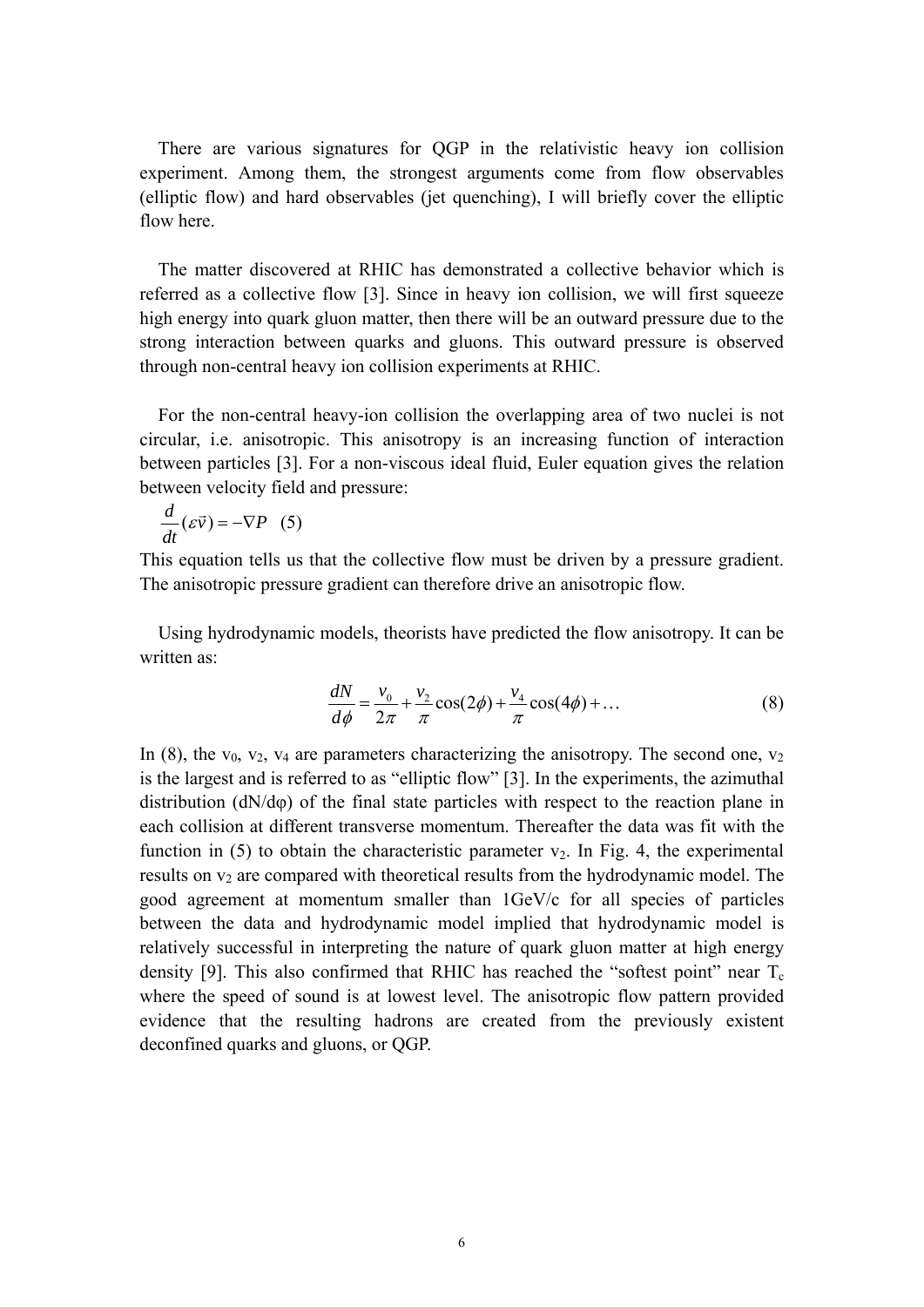

Fig. 4. Azimuthal anisotropy v2 as a function of transverse momentum pT, PHENIX and STAR data taken from gold-gold collision compared with hydrodynamic model prediction. Picture taken from [11].

From the collective flow observation in QGP, we are able to study some of the dynamic properties of QGP such as shear viscosity η. In equation (5), theorists have assumed non-viscosity, in order to include the viscosity η one must add extra term on the right hand side of (5). Numerical solutions then showed that even a low viscosity will greatly influence the predicted  $v_2$  which has a good agreement with experimental data when the model uses zero viscosity [12]. Viscosity in QGP is actually an indirect measurement of strength of interaction. In the normal plasma with weakly interacting particles, the interaction strength is defined as the ratio of potential energy to kinetic energy:

$$
\Gamma = \frac{E_p}{E_k} \tag{9}
$$

However, potential is not well-defined in QGP, the following ratio is related to coupling strength α:

$$
\frac{\eta}{s} \sim \frac{1}{\alpha_s^2 \ln 1/\alpha_s} \tag{10}
$$

in which s is the entropy density. Therefore, a small viscosity η indicates that the interaction must be very strong.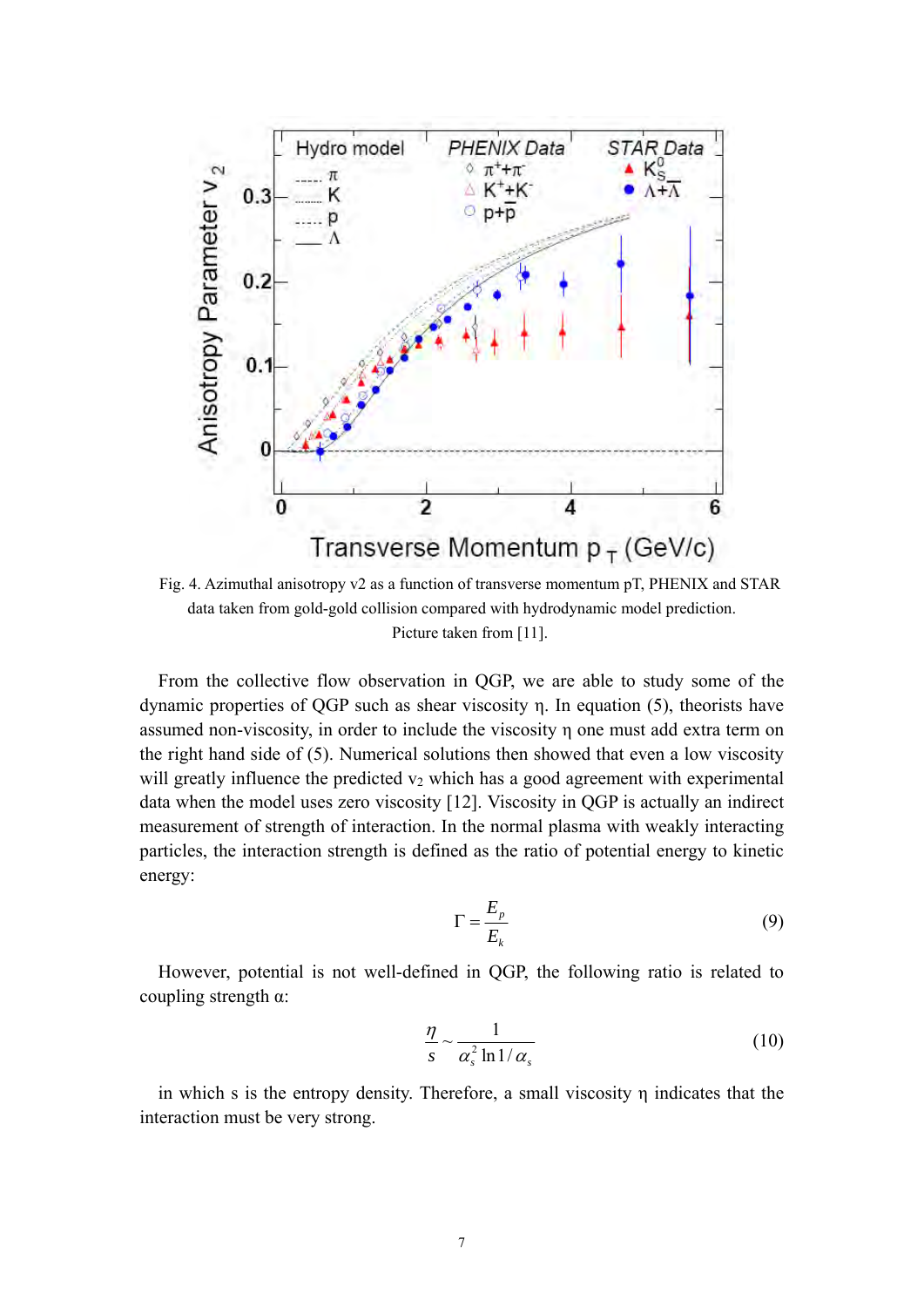Along with other convincing experimental evidence and theoretical arguments, this reveals the striking fact that the matter observed at RHIC interacts with itself strongly and this is just the opposite as people predicted that QGP should be weakly interacting quarks and gluons. Therefore, it is better to call it "sQGP" to indicate the strong coupled quark gluon plasma.

Experimental observation at RHIC about sQGP left many questions for theorists.

First, sQGP is shown to be a strongly coupled system. It might be helpful to compare it with other coupled systems: ultra-cold atoms trapped in large scatter length regime and N=4 super-symmetric Yang-Mills theory so that theorists will have a better understanding of equation of state for QGP obtained by lattice QCD and hydrodynamic model [13].

Second, in spite of deconfinement above  $T_c$ , there might still be some bound states, as proposed by Shuryak in that lattice QCD results indicate that meson-like states consisted of charm and light quarks might be created [13]. A new phase diagram according to this idea is shown in Fig. 5.



Fig. 5. Proposed new phase diagram on  $(\mu_B, T)$  plane. Taken from [13].

Third, better understanding of the creation of QGP using hydrodynamic model requires full solution to the relativistic Euler equation. However, in the recent available numerical solutions, the viscosity is missing. The experiment has shown that viscosity is non-zero though very low. The full solution of hydrodynamics from a given equation of state will provide a upper limit of the viscosity [3].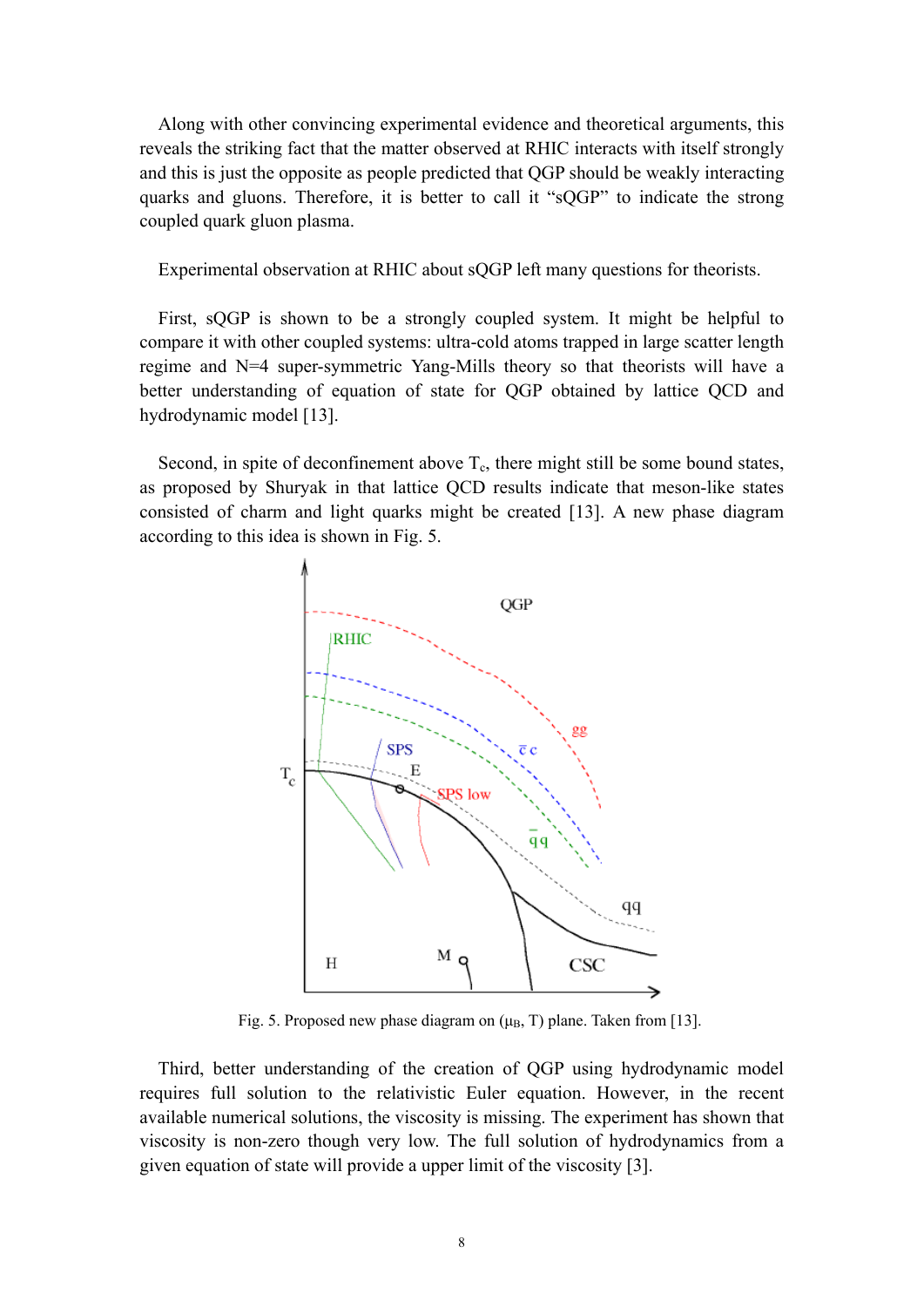Lastly, Lattice QCD has produced many useful results about the new state of matter at RHIC such as transition temperature, equation of motion, and crossover rather than first order phase transition at  $T_c$ . Nevertheless, lattice QCD is only a useful tool, and numerical results cannot replace the importance of physical pictures. So far there does not exist any self-consistent theory on the microscopic structure of QGP especially in the regime from  $T_c$  to  $2T_c$ .

#### **3. Summary and Outlook**

Experiments at RHIC for the first time showed us that the QCD vacuum can be excited as a result of the deconfined quarks at high energy density. Using flow observables and hard observables, experimentalists have discovered a strongly interacting matter (sQGP) rather than a weakly interacting matter as previously believed. This gave rise to many interesting topics such as dynamic properties of the matter, the microscopic structure of sQGP and so on. It would be a demanding task for both theorists and experimentalists to find out the nature of the new state of matter that has been created at RHIC.

Since the observables previously used in experiments at RHIC are very rare, the future luminosity upgrade of RHIC will enhance statistics in the measurements thereafter. In addition, Large Hadron Collider (LHC) at CERN will be operating its heavy ion programs soon at higher energy (5.5TeV per nucleon pair) [3]. Since the energy at LHC will be much higher than at RHIC, the coupling constant will be very small compared with unity. Thus, the originally proposed quark gluon plasma with weakly interacting particles might be created at LHC. But there is still no reason to rule out the possibility that a matter with weakly interacting particles which is the same as RHIC has created will be found. Whether the matter to be created at LHC is weakly interacting or strongly interacting will be an exciting discovery.